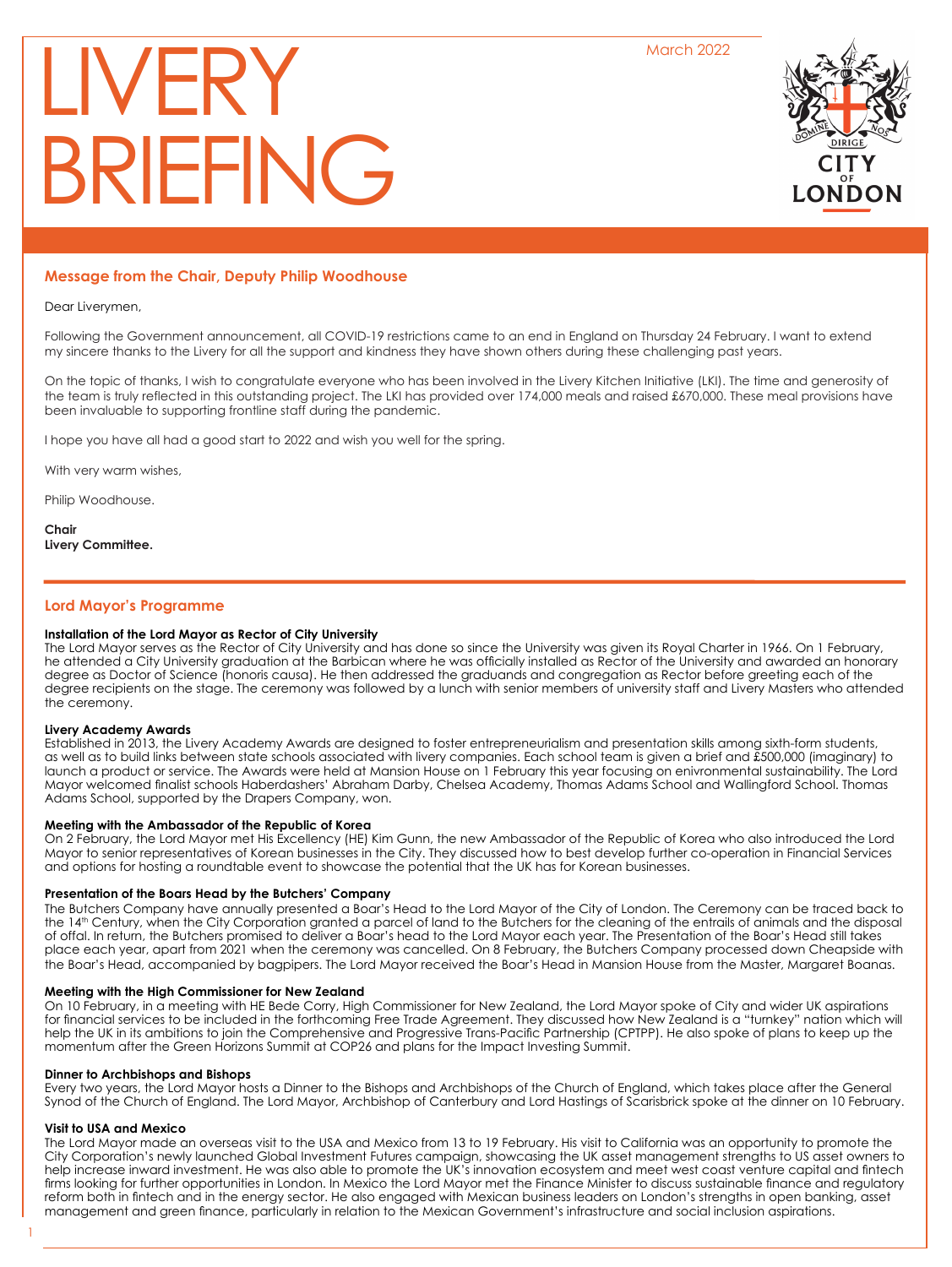## **Reopening activity and relaunch of Square Smile campaign**

The City Corporation relaunched the Square Smile campaign on 21 February to encourage more workers and visitors back into the City. The Lord Mayor visited small businesses in Fleet Street, Cheapside, Aldgate and Leadenhall Market with teams from Business Improvement Districts and Business Partnerships.

## **Dinner at the Irish Embassy in honour of the Lord Mayor**

HE Adrian O'Neill the Ambassador of Ireland hosted a dinner at the Irish Embassy in honour of the Lord Mayor and Lady Mayoress on 21 February. The dinner was attended by a mix of people with familial, cultural, political, and business links to Ireland. The Lord Mayor spoke about his Mayoral theme, his work with Irish organisations, and his pride at being the first Irish citizen to be Lord Mayor of the City of London.

# **The Lord Mayor's Platinum Jubilee Big Curry - a message from The Rt. Hon. The Lord Mayor of the City of London**

I am aware that many of you have supported the Lord Mayor's Big Curry Lunch in past years. Thank you for your support. I'm writing to let you know that the 2022 Lunch will take place on Thursday 7 April and is going to be an extra-special occasion.

#### **A new name in a very special year**

My Co-Chairman and I are delighted that we have been given permission to call the 2022 Lunch 'The Lord Mayor's Platinum Jubilee Big Curry' in honour of Her Majesty the Queen's extraordinary service to the United Kingdom and the Commonwealth for over 70 years. Her Majesty is, of course, Commander in Chief of the Armed Forces and takes a great interest in the Lunch and how it has developed over the years. In every way we can, the 2022 Lunch is going to mark this happy anniversary and extraordinary milestone.

#### **Responding to need**

Since 2008, we have worked hard each year to develop the Lunch. From 2008 to 2017 the Lunch supported only veterans from the Army. In 2018, we widened the scope of the Lunch to include all veterans of all the Armed Forces of the Crown through their National Service Charities: ABF The Soldiers' Charity, the Royal Navy & Royal Marines Charity and the Royal Air Force Benevolent Fund.

# **A new focus on employment**

In 2019, three things came together quite rapidly to create a new focus for the Lunch. The first; the development of the new Civic and Mayoral long-term strategy of 'A Better City For All' and the strand within that to do with employment and employability. The second; the three national service charities' increasing focus on helping veterans into employment. The third; hearing about an impressive new initiative that helps prepare veterans for life in the civilian world. As a result, my Co-Chairman, successive Lord Mayors including myself and our Committee agreed that the Lord Mayor's Big Curry Lunch was going to provide financial support for individual veterans to take part in a six-month programme - the Pain Management Programme (PMP) - at the King Edward VII's Hospital's Centre for Veterans' Health. This programme is designed for veterans suffering from physical or psychological pain or both, to learn to manage their pain and, as a result, be able to obtain and hold down employment.

#### **Impact of COVID-19**

In 2020 and 2021 we faced the challenges forced on us by the COVID-19 Virus. The 2020 Lunch was cancelled but still raised £167,000 through the generosity of sponsors and ticket buyers who said 'put our contributions to good use'. For 2021 we developed a completely virtual fundraising programme over three months; that raised £205,000. In total, the Committee has handed over £2.55m to the three national service charities since 2008.

#### **Where next?**

These are still tough times for veterans, as they are for many in this country seeking re-skilling and employment. So, for 2022 we are continuing to focus our support on helping veterans into employment. Alongside funding up to 15 veterans through the PMP at a cost of £100,000, we are supporting a new - to us - employment-related charity. It's called LifeWorks. LifeWorks' sole focus is to find employment, education and training for veterans from all the Services and their families. It offers practical advice, guidance and support regardless of the length of service and is available nationwide, wherever veterans live. The LifeWorks team is made up of highly-experienced career coaches and vocational assessors, helping veterans decide on career and training opportunities and develop job search and CV writing skills. Each course costs £1,500 but is always free of charge to the veterans taking part. Through the 2022 Lunch, we hope to fund 65 veterans through a LifeWorks course at a total cost of £100,000. Anything else we raise will go to the three national service charities to further their work in veteran employment.

# **Our target for 2022**

We have set a target of £270,000 for the 2022 Lunch. If we achieve that figure, the 2022 Lunch will have raised more than any other Lunch. Surely a most fitting tribute in the Platinum Jubilee year? Do take the time to look at the Lord Mayor's Platinum Jubilee Big Curry webpage. It contains more details about the 2022 Programme, including the 50-prize Online Auction and 10-item Draw, both of which were launched on 2 February, and how to buy tickets for the Platinum Jubilee Lunch itself. There are many ways in which Livery Companies and Livery members can support the Platinum Jubilee Big Curry. Please support us in as many ways as you can. The Co-Chairmen and the Committee are obviously aware of the current situation with COVID-19. It is of course our hope that the 2022 Lunch will be able to take place as planned. Should that not be possible we will issue full refunds.

With best regards,

Alderman Vincent Keaveny The Rt. Hon. The Lord Mayor of the City of London

# **The Fellowship of Clerks of Livery Companies of the City of London**

#### **Livery Kitchen Initiative**

Message from Richard Winstanley, Clerk to the Drapers' Company: As you will remember from the last Livery Kitchen Initiative (LKI) update in mid-December, welfare refreshment packs were delivered to Bart Health NHS Trust hospitals in East London over the Christmas and New Year period in order to provide staff with some respite from having to deal with the growing number of COVID-19 admissions. These tuckshops-on-a-trolley were very well received by the many staff who found themselves working on COVID-19 wards over the festive season.

Whilst it was clear by the New Year that mortality rates as a result of the Omicron variant were lower than its Delta predecessor, there were nonetheless a number of people being admitted to hospital with COVID-19. This was either because they were unvaccinated or had tested positive when admitted to hospital for other elective procedures or surgery. Because hospitals have tried to continue with routine activity, and because Omicron has proved to be particularly infectious, fragile staff morale has been further dented by increased staff absences. The LKI